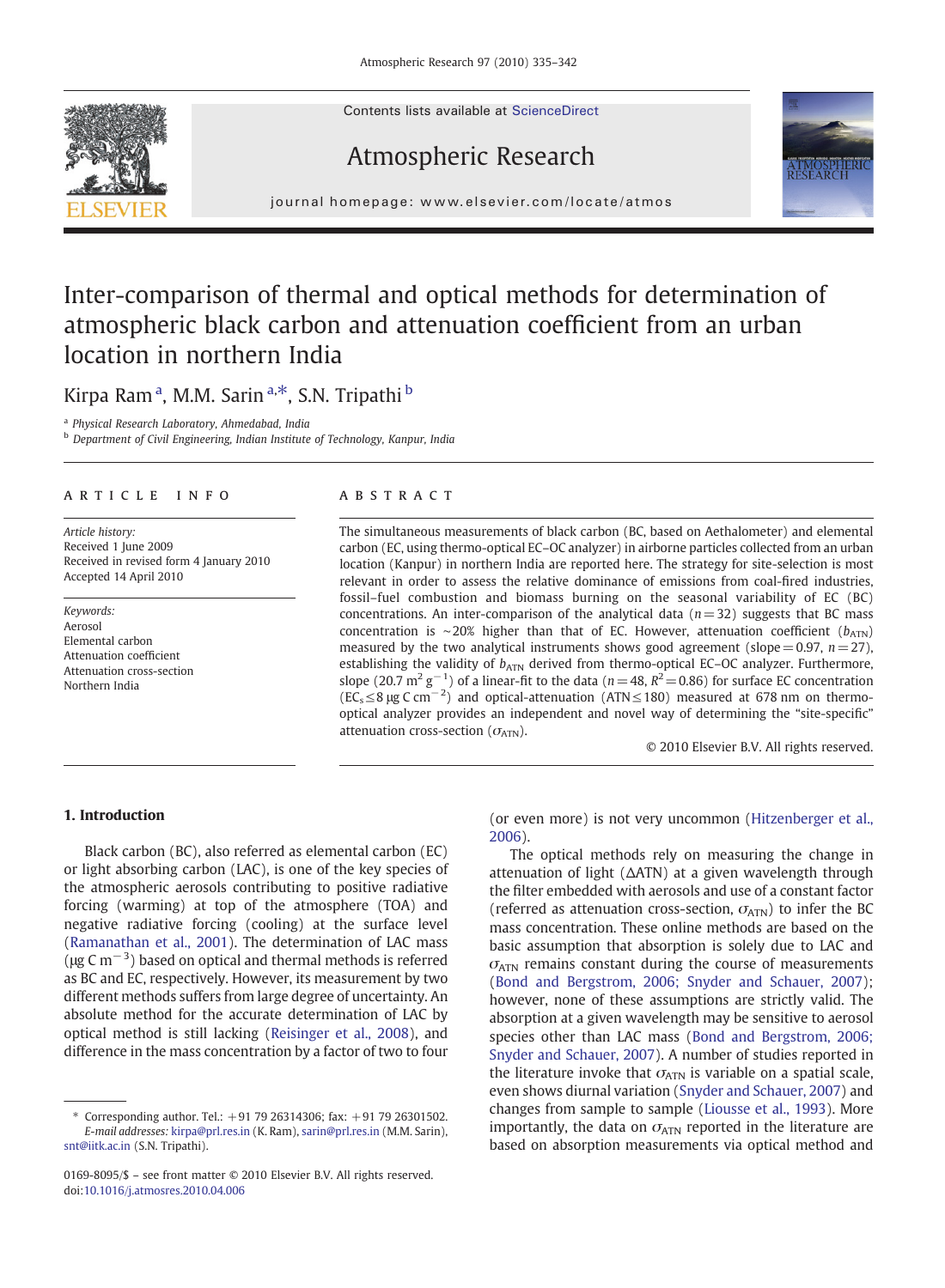EC from a thermal method ([Allen et al., 1999; Bond and](#page-6-0) [Bergstrom, 2006; Liousse et al., 1993; Snyder and Schauer,](#page-6-0) [2007](#page-6-0)). The variability in  $\sigma_{ATN}$  has been interpreted in terms of emission sources, mixing state of aerosols, their chemicalcomposition and use of more than one protocol for the determination of EC by thermal method.

In contrast, thermal–optical method relies on the chemical properties of organic and elemental carbon (OC and EC) to assess their atmospheric abundances. The oxidation of organic carbon to  $CO<sub>2</sub>$  is achieved by heating the aerosol sample in an inert atmosphere of He (used as a carrier gas); whereas refractory and chemically inert EC is converted to  $CO<sub>2</sub>$  in an oxidizing environment (He + O<sub>2</sub>). The simulataneous use of a laser source for the measurement of opticalattenuation (ATN) helps in defining the split-point between OC and EC and in making correction for pyrolyzed carbon. The use of different protocols (involving different temperature steps) reported in the literature suggests that measurement precision ranges from 4 to 13% for OC and 6 to 21% for EC ([Schauer et al., 2003\)](#page-6-0). In the present study, we have further made use of optical-attenuation (ATN measured at 678 nm) for the determination of  $\sigma_{ATN}$  and attenuation coefficient  $(b_{ATN})$ . In order to validate this analytical approach, we have compared EC and  $b_{ATN}$  data with the simultaneous measurement of BC on Aethalometer.

#### 2. Site description and aerosol sampling

The ambient aerosols with aerodynamic diameter less than 10  $\mu$ m (PM<sub>10</sub>) were collected over a period of 13 months, during Jan 2007–Feb 2008, from an urban sampling site (Kanpur: 26.5° N, 80.3° E, 142 m amsl) in northern India. A high-volume sampler was set-up at a height of ∼12 m above the ground level (on the terrace of a threestory building) in the premises of the Indian Institute of Technology (IIT). The sampler was operated at a flow rate of  $1.0 \pm 0.1$  m<sup>3</sup> min<sup>-1</sup> and PM<sub>10</sub> samples were collected by drawing the ambient air through tissuquartz filters (PAL-LFLEX<sup>TM</sup>, 2500QAT-UP; size:  $20.0\times25.4$  cm<sup>2</sup>). Prior to their use in the field, filters were cleaned by heating them at a temperature of ∼350 °C for ∼6 h. In general, an aerosol sample was collected every 5th-day but the frequency was increased to two samples per week during summer months (April–June). The samples were generally collected during day-time (local time, from 8:00 AM to 6:00 PM) with a typical sampling time of 8–10 h in order to filter ~550 m<sup>3</sup> of air. Soon after sample collection, filters were wrapped in Al-foils and packed into polyethylene zip-lock bags and later stored in refrigerator at 4 °C until the time of analysis. Simultaneously, an Aethalometer was operated at the same site for the measurement of black carbon (BC). The sampling site is ∼15 km downwind of the main city and is influenced by emissions from biomass burning (mainly wood-fuel and agriculture-waste) and anthropogenic sources (thermal power plants and vehicular emissions). For further details on site description, reference is made to [\(Tripathi et al., 2006](#page-6-0)).

#### 3. Analytical procedures

For the determination of EC mass concentration, filter aliquots (1.5  $\text{cm}^2$  rectangular punches) were analyzed on the EC–OC analyzer (Sunset Laboratory, Forest Grove, USA) using thermo-optical transmittance (TOT) protocol ([Birch and Cary,](#page-6-0) [1996; Schauer et al., 2003](#page-6-0)). The details of the analytical protocol and uncertainty in the measurements of EC and OC have been described in our earlier publications ([Ram and](#page-6-0) [Sarin, 2010; Ram et al., 2008; Rengarajan et al., 2007\)](#page-6-0). The optical-attenuation [ATN; ATN =  $-\ln (I/I_0)$ ] of a laser beam (at 678 nm) through the sample filter is continuously monitored and is used to define the split-point between OC and EC on a thermograph obtained during different heating steps in an inert atmosphere (100% He) and under oxidizing conditions (10%  $O<sub>2</sub> + 90%$  He, vol/vol). Thus, ATN signal measured at 678 nm, through the sample filter, is attributed to the light absorbing carbon (i.e. EC) in ambient aerosols and is further used to calculate the attenuation coefficient  $(b_{ATN-ECOC})$  according to Eq. (1).

$$
b_{ATN-ECOC} \left( \text{Mm}^{-1} \right) = A T N^* \frac{A \left( \text{m}^2 \right)}{V \left( \text{m}^3 \right)} \tag{1}
$$

The terms A and V represent effective filter area (here,  $417 \times 10^{-4}$  m<sup>2</sup>) and volume of air filtered (units of m<sup>3</sup>) respectively. The error in  $b_{ATN}$  mainly arises from the uncertainty associated with ATN measurement; whereas both A and V are measured with relatively better precision and have small errors. The ATN signal through the blank filter and EC concentration are zero, as determined based on large number of analysis ( $n = 50$ ). The overall uncertainty in  $b_{ATN}$  is better than 10%. The experimental details for the determination of attenuation coefficient  $(b_{ATN-ECOC})$  and associated uncertainties have been described in our earlier publication ([Ram and Sarin, 2009](#page-6-0)).

The determination of BC mass concentration by Aethalometer is based on change in the attenuation of light (ΔATN) measured through the filter in a given time interval (Δt). The change in attenuation (ΔATN) is considered to be proportional to BC mass, assuming that BC is the only absorbing component present in aerosols ([Bodhaine, 1995; Bond and](#page-6-0) [Bergstrom, 2006; Snyder and Schauer, 2007](#page-6-0)). In this study, typical flow rate used in Aethalometer is 3 lpm (liters per minute) and attenuation signal is integrated for 5 min. The relevant details of the protocol for Aethalometer based measurements have been described elsewhere and uncertainty in BC mass concentration is ∼10% [\(Tripathi et al., 2005](#page-6-0)). In case of Aethalometer, attenuation coefficient  $(b_{ATN-Aeth})$ can be calculated by multiplying the measured BC mass concentration ( $\mu$ g C m<sup>-3</sup>) at 880 nm and constant value of attenuation cross-section (16.6 m<sup>2</sup>  $g^{-1}$ ), according to Eq. (2):

$$
b_{ATN-Aeth} (Mm^{-1}) = BC(\mu g m^{-3})^* 16.6(m^2 g^{-1})
$$
 (2)

It is relevant to state that BC concentrations, recorded every 5 min on Aethalometer, are integrated for a total timeperiod of 8–10 h (similar to the total sampling time on a highvolume sampler) for the inter-comparison with EC. The simultaneous operation of both high-volume sampler and Aethalometer ensures sampling of the same ambient air. Further,  $b_{ATN}$  measured on EC–OC analyzer at 678 nm has been corrected to match with that on Aethalometer (at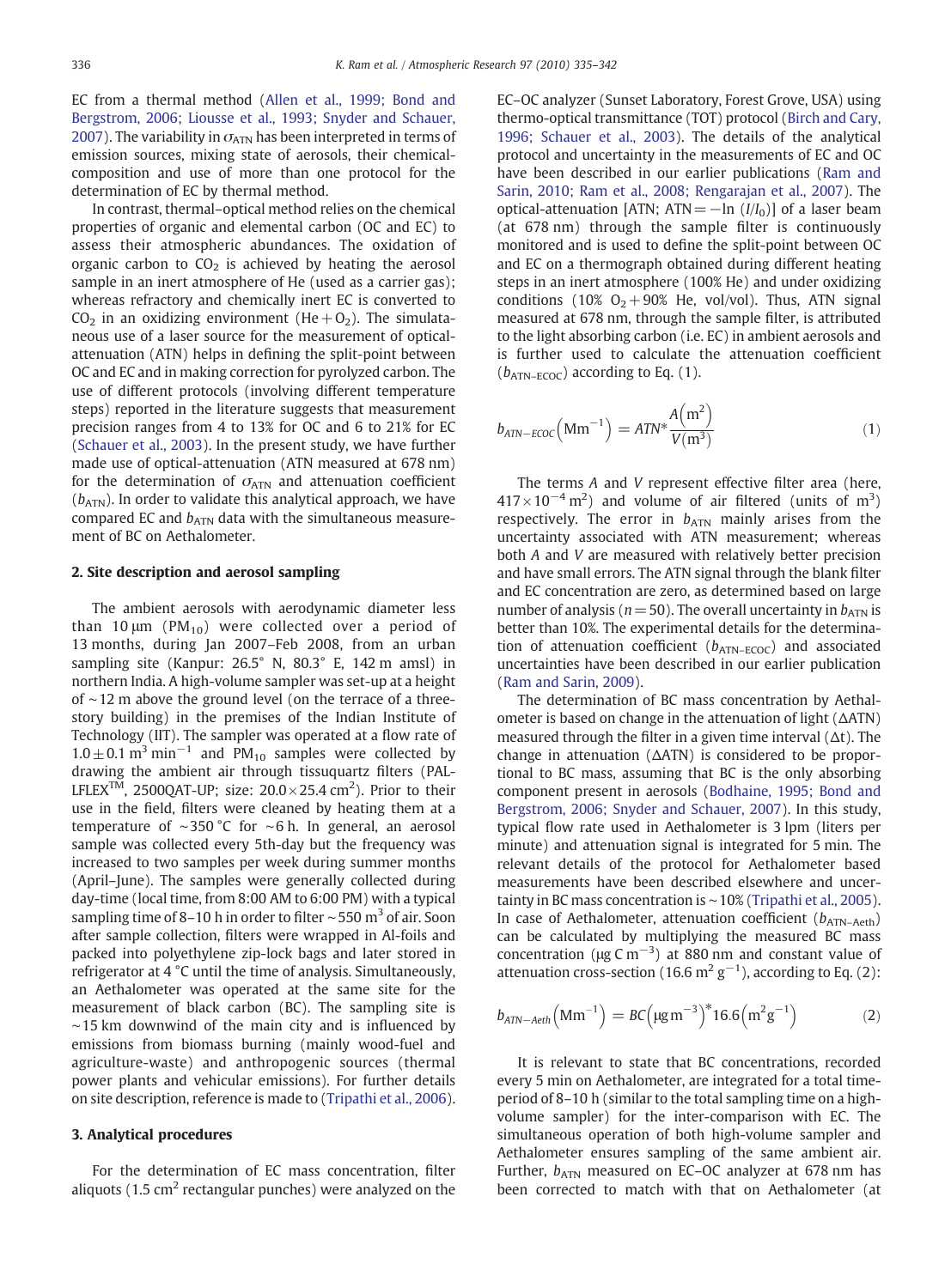<span id="page-2-0"></span>880 nm) by assuming inverse dependence of attenuation coefficient on wavelength [\(Dey and Tripathi, 2007\)](#page-6-0).

#### 4. Results and discussion

#### 4.1. Measurements based on the EC–OC analyzer

The ATN and  $EC_s$  concentration at an urban site (Kanpur) ranged from 17 to 244 and 0.7 to 31.2  $\mu$ g C cm $^{-2}$ , respectively. However, the linear relationship between the two parameters, establishing the validity of Beer–Lambert's law, is limited to ATN≤180 and  $EC_s$ ≤8.0 µg C cm<sup>-2</sup> (Fig. 1). It is noteworthy that samples collected during wintertime (Dec–Feb) exhibit significantly higher ATN (range: 131 to 244) for corresponding ECs concentrations ranging from 8.4 to 31.2 μg C cm<sup>-2</sup> (data shown by filled circles, Fig. 1). Similar to the results obtained in Fig. 1, [Junker et al. \(2006\)](#page-6-0) had reported that ATN (measured on Aethalometer) shows a linear increase with  $EC_s$  (assayed by thermal method) but the linearity does not extend for ATN>178. Likewise, [Watson and Chow \(2002\)](#page-6-0) have described that the linearity ceases beyond EC>5 μg C m<sup>-3</sup> for the aerosol samples collected from Fresno Supersite, California.

Looking from a different perspective, slope of a linear regression line in Fig. 1 ( $m\!=\!20.7$   $\mathrm{m^2\,g^{-1}}$ ) provides a direct measure of 'site-specific' attenuation cross-section ( $\sigma$ <sub>ATN</sub>). In a recent study, [Zhang et al. \(2008\)](#page-7-0) have reported that attenuation coefficient  $(b_{ATN})$  measured using Aethalometer (at 660 nm) exhibits a linear relation (slope = 18.2 m<sup>2</sup> g<sup>-1</sup>) with EC concentration (µg C m $^{-3}$ ) assayed by thermo-optical method. Likewise, attenuation coefficient measured on Particle Soot Absorption Spectrometer (PSAP) and EC concentration by EC–OC analyser is significantly correlated  $(r= 0.95)$  and the average value for  $\sigma_{ATN}$  is 24 m<sup>2</sup> g<sup>-1</sup> [\(Hagler et al., 2007\)](#page-6-0). More recently, [Snyder and Schauer](#page-6-0) [\(2007\)](#page-6-0) have obtained values of  $\sigma$ <sub>ATN</sub> as 23.7  $\pm$  0.4 and 18.3  $\pm$  $0.5$  m<sup>2</sup> g<sup>-1</sup> at 660 nm and 565 nm by comparing the attenuation coefficient measured by Aethalometer and PSAP, respectively, and EC via thermal method. The use of site-specific  $\sigma_{ATN}$  is, thus, suggested in view of the large variability ([Liousse et al., 1993; Sharma et al., 2002\)](#page-6-0).



Fig. 1. Scatter plot between optical-attenuation (ATN) and EC<sub>s</sub> concentration ( $\mu$ g C cm<sup>-2</sup>) at Kanpur during the sampling period (Jan 2007–Feb 2008) indicating linear dependence of ATN on  $EC_s$  concentration. Data points (shown by filled circles) with  $EC_s > 8 \mu g$  C cm<sup>-2</sup> (vertical dashed line) and ATN>180 (horizontal dashed line) are not considered for the regression analysis.

However, a constant value of 10  $m^2 g^{-1}$  with PASP and 16.6 m<sup>2</sup> g<sup> $-1$ </sup> with Aethalometer is generally used in order to derive BC mass concentration ([Sharma et al., 2002\)](#page-6-0). Another likely cause for variability in  $\sigma_{ATN}$  can be attributed to the use of different protocols for the assay of EC by the thermal method. The value of  $\sigma_{\text{ATN}}$  (i.e. 20.7 m<sup>2</sup> g<sup>-1</sup>) obtained in this study is similar to those reported in literature and demonstrate the usefulness of ATN measurements made on thermooptical EC–OC analyzer.

The non-zero intercept in the linear regression plot (Fig. 1) suggests contribution from absorbing species other than BC. The mineral aerosols, with characteristic weak absorbing properties compared to BC, may be the possible cause for the non-zero absorption ([Bodhaine, 1995\)](#page-6-0). A recent study has suggested that mineral aerosols in northern India are non-absorbing at 670 nm even when hematite ( $Fe<sub>2</sub>O<sub>3</sub>$ ) fraction is as high as 6%. However, a significant absorption by mineral dust at 440 nm has been reported [\(Mishra and](#page-6-0) [Tripathi, 2008](#page-6-0)). The absorption by organic carbon, derived from biomass burning, can also be significant at lower wavelength (ultraviolet region) of the spectrum in particular when it contains humic-like substances (HULIS) and brown carbon ([Andreae and Gelencser, 2006; Kirchstetter et al.,](#page-6-0) [2004](#page-6-0)). Brown carbon (consisting of macro molecular compounds) is neither fully scattering nor absorbing; instead its absorption properties are between the two extreme values. These compounds are mainly derived from the smoldering combustion and residential coal combustion ([Andreae and](#page-6-0) [Gelencser, 2006; Graber and Rudich, 2006\)](#page-6-0). In a recent study, [Yang et al. \(2009\)](#page-7-0) have suggested that the mass absorption efficiency (MAE) of brown carbon (0.5 m<sup>2</sup> g<sup>-1</sup>) is ~20 times lower than that of BC (10  $m^2 g^{-1}$ ). It is also reported that brown carbon (in coal-derived environment) can contribute to ∼30% of total absorption and over 10% in mid-visible region of the spectrum. It is, thus, suggested that organic aerosols produced from biomass burning could be a significant source of absorption at the study site (Kanpur) and needs to be quantified in order to understand their contribution to the estimation of direct aerosol radiative forcing.

#### 4.2. Temporal variability of chemical and optical parameters

The temporal variability in BC, EC mass concentrations, BC/EC ratio and optical parameters ( $b_{ATN}$  and  $\sigma_{ATN}$ ) at an urban site (Kanpur) is shown in [Fig. 2.](#page-3-0) The horizontal dashline drawn at a value of 20.7 m<sup>2</sup> g<sup> $-1$ </sup> in [Fig. 2\(](#page-3-0)a) represents attenuation cross-section (obtained from Fig. 1); and that in [Fig. 2](#page-3-0)(c) represents the equivalence line between BC and EC mass concentration. As evident from [Fig. 2](#page-3-0), the attenuation cross-section ( $\sigma_{ATN}$ ) is significantly higher during summer and post-monsoon months (April to November) compared to that during wintertime (Dec to late Feb). The temporal variability in  $\sigma$ <sub>ATN</sub> can be interpreted in terms of the mixing state of aerosols and its source from local biomass burning and vehicular exhausts ([Martins et al., 1998; Schwarz et al.,](#page-6-0) [2008](#page-6-0)). The lower values of  $\sigma_{ATN}$  could result from freshly emitted EC and external mixing of aerosols. The shallow boundary layer height decreases the vertical mixing of aerosols and, thus, leads to an external mixing during winter months [\(Dey et al., 2008\)](#page-6-0). The internal mixing state of aerosols is favoured during summer and post-monsoon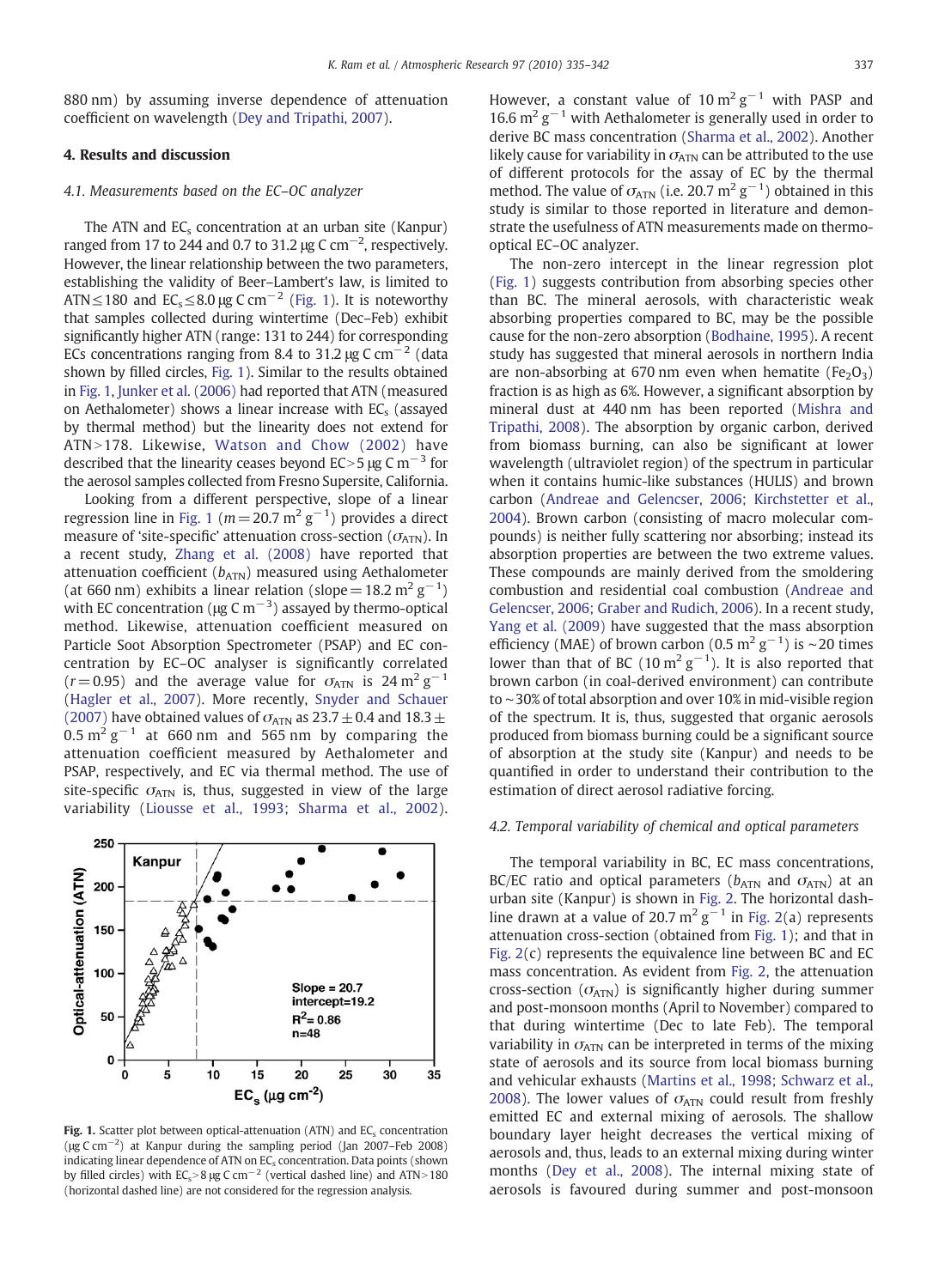<span id="page-3-0"></span>

Fig. 2. The temporal variability in the chemical and optical parameters at Kanpur: (a) attenuation cross-section ( $s_{ATN-ECOC}$ ) (b) attenuation coefficient ( $b_{ATN-ECOC}$ ) (c) BC/EC ratio and (d) BC and EC mass concentrations. No samples were collected during the monsoon season (July–Sept). Note that the horizontal dashed-line in Fig. 2(a) represents the attenuation cross-section value of 20.7  $m^2g^{-1}$  obtained from [Fig. 1](#page-2-0) whereas the equivalence line between BC and EC mass concentrations is shown in Fig. 2(c).

months [\(Dey et al., 2008\)](#page-6-0). The formation of secondary organic aerosols (due to increase in photochemical activity) and enhanced vertical mixing are the likely causes for the internal mixing state of aerosols and, hence, resulting in higher  $\sigma_{ATN}$ during summer months.

The concentrations of EC and BC measured on EC–OC analyzer and Aethalometer are presented in [Table 1.](#page-4-0) The EC concentration shows a large temporal variability and ranges from 0.7 to 14.4 μg C m<sup>-3</sup> (Fig. 2d) during the sampling period (Jan 2007–Feb 2008). However, we restrict the discussion to the inter-comparison of EC and BC whenever simultaneous measurements have been made. The BC and EC concentrations show a linear trend ( $R^2$  = 0.62, n = 32); but BC concentration is ∼20% higher compared to EC [\(Fig. 3](#page-4-0)a). The BC/EC ratio varied from 0.6 to 1.9, with an average value centering close to  $1.1 \pm 0.4$  for these samples. [Stone et al. \(2007\)](#page-6-0) have reported that EC concentrations are highly correlated with the Aethalometer BC ( $R^2 = 0.968$ ), but the slope (i.e. EC/BC ratio) is less than unity. A number of studies report on EC concentrations to be lower than BC [\(Husain et al., 2007; Jeong](#page-6-0) [et al., 2004](#page-6-0)). Likewise, EC concentrations higher than BC have also been reported in literature [\(Allen et al., 1999; Babich et al.,](#page-6-0) [2000; Bae et al., 2007; Lavanchy et al., 1999\)](#page-6-0).

#### 4.3. Inter-comparison of the measured parameters based on thermal and optical methods

As stated earlier, the linear relationship between  $EC_s$ concentration ( $\mu$ g C cm<sup>-2</sup>) and ATN measured on thermooptical EC–OC analyzer sets the basis for the determination of attenuation coefficient ( $b_{ATN-ECOC}$ , Eq. (1)). The  $b_{ATN-ECOC}$  varied from 23.4 to 117.8  $\text{Mm}^{-1}$  (Fig. 2b; 1  $\text{Mm}^{-1}$  = 10<sup>-6</sup> m<sup>-1</sup>) with higher values typical of wintertime (Dec–Feb) and lower values occurring during summer months (April–June). The Aethalometer and EC–OC analyzer based  $b_{ATN}$  data, for the sampling period (Jan–2007 to Feb–2008), are summarized in [Table 1](#page-4-0) and inter-comparison plot is shown in [Fig. \(3b\).](#page-4-0) In case of Aethalometer,  $b_{ATN-Aeth}$  is obtained by multiplying the BC mass concentration (at 880 nm) with  $\sigma_{\text{ATN}}$  (i.e. 16.6 m<sup>2</sup> g<sup>-1</sup>) using Eq. (2); whereas  $b_{ATN-ECOC}$  is derived from the measured ATN at 678 nm for every individual sample using Eq. (1). Also,  $b_{ATN-ECOC}$  at 678 nm is corrected for 880 nm in order to make inter-comparison with Aethalometer based data. The  $b_{ATN}$ , as determined by the two analytical techniques, is well within the measurement uncertainties and observed difference is similar to those reported in the literature. For example, [Snyder and](#page-6-0) [Schauer \(2007\)](#page-6-0) have reported that absorption coefficient measured by the two widely used optical instruments, Aethalometer and Particle Soot Absorption Spectrometer (PSAP), shows a good agreement but Aethalometer based values are ∼30% higher than those measured on PSAP. This study provides a direct method for the simultaneous determination of attenuation coefficient  $(b_{ATN})$  and EC concentration in atmospheric aerosols. Also, the simultaneous measurements of ATN and EC concentration from EC–OC analyzer can be extended to other sampling sites in order to infer the 'sitespecific'  $\sigma$ <sub>ATN</sub> values on a regional scale, which in turn has implication to estimation of direct aerosol radiative forcing.

The difference between BC and EC mass concentrations ([Fig. 3a](#page-4-0)) can be understood based on their definition and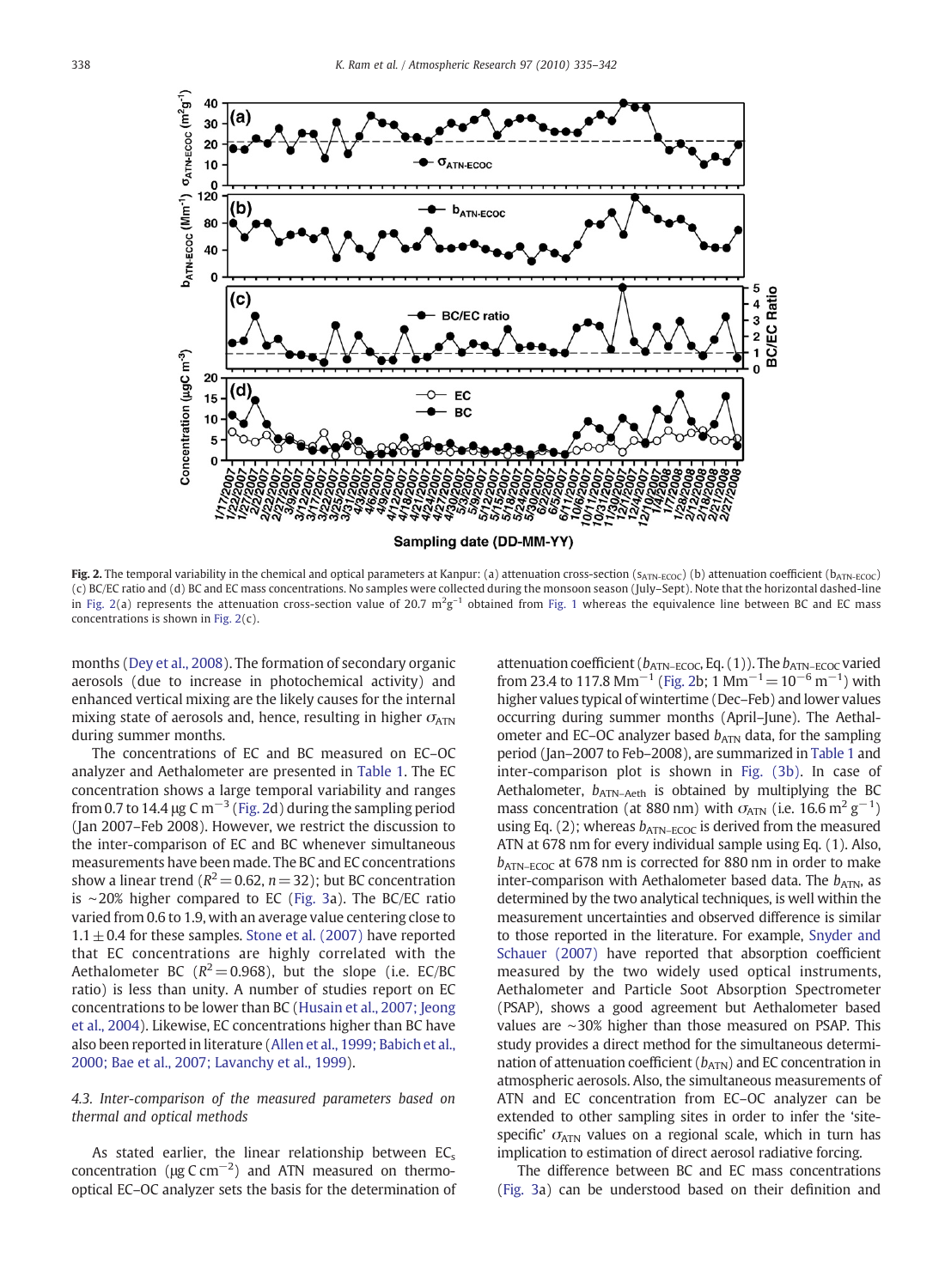#### <span id="page-4-0"></span>Table 1

Measured values of EC and BC mass concentration during the sampling period (Jan 2007–Feb 2008) at Kanpur. The attenuation coefficient ( $b_{ATN}$ ,  $1 \text{ Mm}^{-1}$  =  $10^{-6} \text{ m}^{-1}$ ) measured by two instruments are reported at 880 nm wavelength.

| Sampling dates | EC                | <b>BC</b>         | $b_{ATN-ECOC}$ | $b_{ATN-Aeth}$ |  |
|----------------|-------------------|-------------------|----------------|----------------|--|
|                | $\mu$ g m $^{-3}$ | $\mu$ g m $^{-3}$ | $Mm^{-1}$      | $Mm^{-1}$      |  |
| $17$ -Jan-07   | 6.9               | 11.0              | 79.7           | 182.6          |  |
| $22$ -Jan-07   | 5.2               | 8.9               | 58.7           | 148.0          |  |
| $2$ -Feb-07    | 6.2               | 8.8               | 80.0           | 146.5          |  |
| 22-Feb-07      | 2.9               | 5.3               | 51.7           | 87.3           |  |
| 27-Feb-07      | 5.7               | 5.0               | 62.4           | 82.5           |  |
| 9-Mar-07       | 4.0               | 3.4               | 66.5           | 56.3           |  |
| 12-Mar-07      | 3.4               | 2.4               | 56.8           | 40.3           |  |
| 25-Mar-07      | 6.2               | 3.6               | 62.4           | 59.7           |  |
| 3-Apr-07       | 1.3               | 1.3               | 30.2           | 22.3           |  |
| 6-Apr-07       | 3.2               | 1.6               | 63.0           | 26.7           |  |
| $9-Apr-07$     | 3.3               | 1.8               | 64.7           | 29.6           |  |
| 18-Apr-07      | 2.9               | 1.7               | 45.1           | 28.1           |  |
| 21-Apr-07      | 4.9               | 3.5               | 68.2           | 58.7           |  |
| 24-Apr-07      | 2.4               | 3.2               | 41.9           | 53.4           |  |
| 27-Apr-07      | 2.1               | 4.1               | 42.3           | 68.4           |  |
| 30-Apr-07      | 2.4               | 2.4               | 45.0           | 39.8           |  |
| 3-May-07       | 2.3               | 3.6               | 49.1           | 59.2           |  |
| 9-May-07       | 1.7               | 2.4               | 41.2           | 40.3           |  |
| 12-May-07      | 2.2               | 2.2               | 35.9           | 35.9           |  |
| 18-May-07      | 2.0               | 2.6               | 45.1           | 43.7           |  |
| 24-May-07      | 1.0               | 1.4               | 23.4           | 23.3           |  |
| 30-May-07      | 2.3               | 3.1               | 43.9           | 50.9           |  |
| $2$ -Jun-07    | 2.0               | 2.0               | 35.4           | 33.0           |  |
| 5-Jun-07       | 1.5               | 1.5               | 27.5           | 24.3           |  |
| 31-Oct-07      | 4.6               | 5.5               | 95.2           | 91.7           |  |
| $1-Dec-07$     | 4.8               | 8.1               | 117.8          | 134.4          |  |
| $4-Dec-07$     | 4.1               | 4.3               | 100.0          | 71.8           |  |
| $4$ -Jan-08    | 7.2               | 10.0              | 79.4           | 166.0          |  |
| 28-Jan-08      | 6.7               | 9.5               | 72.7           | 157.2          |  |
| 12-Feb-08      | 7.3               | 5.8               | 46.2           | 96.5           |  |
| 18-Feb-08      | 4.9               | 8.8               | 43.4           | 146.0          |  |
| 27-Feb-08      | 5.3               | 3.6               | 69.4           | 59.2           |  |

measurements using different analytical techniques. Also, the sources, composition, aging and mixing state of aerosols may lead to changes in the chemical and optical properties of aerosols and, hence, in the measurement of LAC mass concentration via optical methods. The EC fraction is chemically inert and is converted to  $CO<sub>2</sub>$  in an oxidizing medium during its measurement on EC–OC analyzer; whereas BC represents the absorbing component of aerosols and does not distinguishes the presence of any other absorbing species at a given wavelength ([Andreae and Gelencser, 2006; Bond and Berg](#page-6-0)[strom, 2006](#page-6-0)). It is relevant to state that the measurement of EC by thermo-optical method may also lead to disagreement due to the difference in the analytical protocols (involving different temperature steps), type of aerosol particles and precise determination of the split-point between EC and OC. [Schauer](#page-6-0) [et al. \(2003\)](#page-6-0) had reported that the precision for EC measurement ranged between 6 and 21% when surface EC loading was in the range of 0.7–8.4 μg C cm<sup>-2</sup> during ACE–Asia intercomparison study. Recently, [Bae et al. \(2007\)](#page-6-0) have reported a good agreement (slope =  $1.05+0.15$ ;  $R^2=0.98$ ) between EC measurements performed using two different protocols (in one case use of six different temperature steps and in other case only two temperature steps are used for sample heating under oxidizing medium, 98% He  $+2\%$  O<sub>2</sub>). Although EC and BC are defined on the basis of their chemical and optical properties



Fig. 3. (a) A comparison between BC and EC mass concentrations determined from the Aethalometer and the EC–OC analyzer and (b) represents intercomparison of the attenuation coefficient derived from the optical (the Aethalometer,  $b_{ATN- Aeth}$ ) and thermo-optical methods (the EC-OC analyzer,  $b_{ATN-FCOC}$ ). The data points (open circles) collected during winter season (Dec–Feb) are not been considered in the regression analysis.

respectively, both represent the LAC mass. The measurements reported in the literature show significant correlation and average BC and EC concentrations agree reasonably well within the standard deviation of the data [\(Reisinger et al., 2008\)](#page-6-0).

The temporal variability in BC/EC ratio during the sampling period is presented in ([Fig. 2](#page-3-0)c). The relatively high BC concentrations observed during wintertime (Dec–Feb) and post-monsoon (Oct–Nov) are attributed to the enhanced biomass burning activity. [Badarinath et al. \(2009\)](#page-6-0) have reported on the transport of airborne BC from burning of agriculture-waste within the Indo-Gangetic Plain (IGP). It is suggested that biomass burning derived organic compounds containing humic-like substances (HULIS) and brown carbon can be an important absorber at lower wavelengths ([Andreae](#page-6-0) [and Gelencser, 2006; Kirchstetter et al., 2004\)](#page-6-0). The measured BC and EC agree reasonably well for summer samples, with some of the BC values lower than that of EC (Tables 1 and [2\)](#page-5-0). This is somewhat surprising as the abundance of mineral dust is relatively high in summer [\(Chinnam et al., 2006](#page-6-0)) and could result in higher absorption [\(Bodhaine, 1995\)](#page-6-0). Recently, [Zhang](#page-7-0) [et al. \(2008\)](#page-7-0) have reported that absorption coefficient and EC shows a good correlation ( $r = 0.96$ ) but BC values are ∼20% higher than EC and have attributed excess absorption due to mineral dust.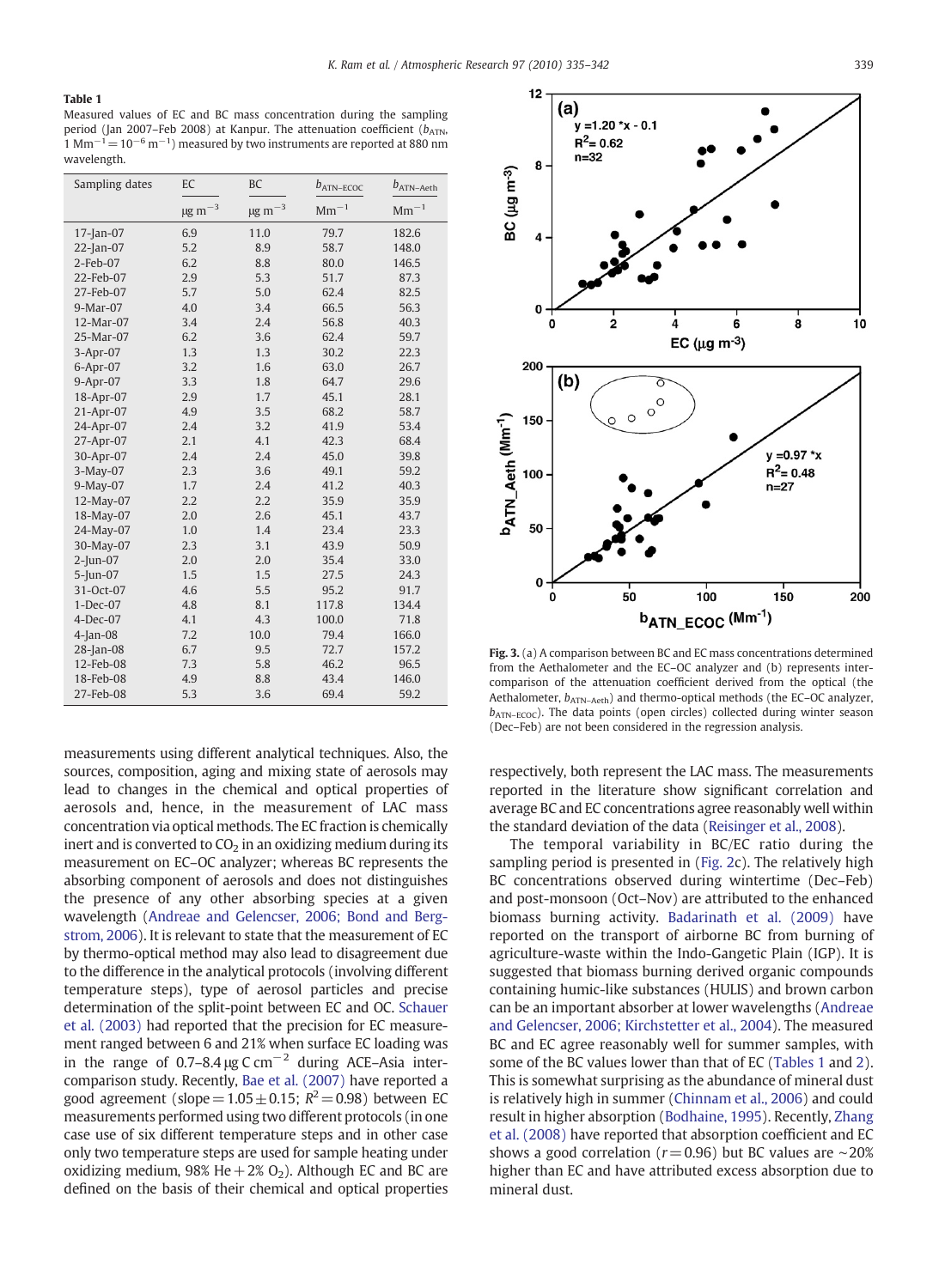<span id="page-5-0"></span>Table 2

Monthly averaged values of EC and BC mass concentrations during the sampling period (Jan-2007–Feb 2008) at Kanpur. The attenuation coefficient (bATN,  $1 \text{ Mm}^{-1}=10^{-6} \text{ m}^{-1}$ ) values measured by the two instruments are given at 880 nm wavelength whereas  $\sigma_{\text{ATN-ECOC}}$  values are at 678 nm.

|                  |               | EC-OC analyzer |                           | Aethalometer   |                           |             |                              |
|------------------|---------------|----------------|---------------------------|----------------|---------------------------|-------------|------------------------------|
| $\boldsymbol{n}$ | <b>Months</b> | $b_{ATN-ECOC}$ | EC                        | $b_{ATN-Aeth}$ | <b>BC</b>                 | BC/EC ratio | $\sigma$ <sub>ATN-ECOC</sub> |
|                  |               | $Mm^{-1}$      | $\mu$ g C m <sup>-3</sup> | $Mm^{-1}$      | $\mu$ g C m <sup>-3</sup> |             | $m^2 g^{-1}$                 |
| 3                | $Jan-07$      | $72.3 + 11.8$  | $5.5 + 1.3$               | $191 + 48$     | $11.5 + 2.9$              | $2.2 + 0.9$ | $19.3 + 3.0$                 |
| 3                | Feb-07        | $64.7 + 14.3$  | $4.9 + 1.8$               | $105 + 36$     | $6.4 + 2.1$               | $1.4 + 0.5$ | $21.6 + 5.4$                 |
| 6                | Mar-07        | $54.0 + 15.8$  | $4.0 + 2.2$               | $55 + 13$      | $3.3 + 0.8$               | $1.2 + 0.9$ | $22.2 + 6.6$                 |
| 9                | Apr-07        | $49.2 + 12.9$  | $2.7 + 1.0$               | $47 + 24$      | $2.8 + 1.4$               | $1.1 + 0.7$ | $27.4 + 4.1$                 |
|                  | $May-07$      | $38.6 + 8.9$   | $1.8 + 0.5$               | $44 + 12$      | $2.7 + 0.7$               | $1.5 + 0.5$ | $30.8 + 3.6$                 |
| 3                | $ un-07$      | $36.9 + 10.2$  | $2.0 + 0.5$               | $53 + 42$      | $3.2 + 2.5$               | $1.5 + 0.9$ | $25.9 + 0.3$                 |
| 3                | Oct-07        | $84.6 + 9.6$   | $3.6 + 0.9$               | $126 + 33$     | $7.6 + 2.0$               | $2.0 + 0.9$ | $32.3 + 1.8$                 |
| 3                | $Dec-07$      | $101.2 + 16$   | $4.6 + 0.4$               | $137 + 67$     | $8.3 + 4.0$               | $1.8 + 0.8$ | $33.1 + 8.3$                 |
| 3                | $Jan-08$      | $79.2 + 6.4$   | $6.5 + 0.9$               | $196 + 61$     | $11.8 + 3.6$              | $1.9 + 0.9$ | $18.0 + 2.0$                 |
| 4                | Feb-08        | $50.5 + 12.7$  | $5.6 + 1.1$               | $140 + 87$     | $8.4 + 5.2$               | $1.6 + 1.2$ | $13.8 + 4.2$                 |

The relatively high BC/EC ratios can result due to the use of lower  $\sigma_{ATN}$  in the Aethalometer based BC measurements. In fact, the value of  $\sigma_{\text{ATN}}$  (i.e. 20.7 m<sup>2</sup> g<sup>-1</sup>; [Fig. 1\)](#page-2-0) obtained in this study (based on EC–OC analyzer) is ∼25% higher than that used in the Aethalometer at 880 nm (i.e.16.6 m<sup>2</sup> g<sup>-1</sup>). Although, linear regression plot between ATN and  $EC_s$ concentration yields a value of 20.7 m<sup>2</sup> g<sup>-1</sup> for  $\sigma_{ATN}$  at Kanpur; the individual values calculated by dividing ATN with  $EC_s$  and  $R(ATN)$  show large variability (range: 10.1 to 38.0  $\mathrm{m}^2 \mathrm{g}^{-1}$ ; [Fig. 2](#page-3-0)a). The correction for shadowing effect, represented by R(ATN), is made using an equation described by [Weingartner et al. \(2003\)](#page-6-0). [Jeong et al. \(2004\)](#page-6-0) had reported that BC concentration measured (using Aethalometer) correlates well with that of EC (measured using Sunset Lab's EC–OC analyzer) for the samples collected from Rochester  $(R^2 = 0.84)$  and Philadelphia  $(R^2 = 0.60)$ ; but slope of the linear-fit for BC and EC data are  $3.3 \pm 0.2$  and  $2.7 \pm 0.1$ , respectively. These studies suggest that the constant value of  $\sigma_{\text{ATN}}$  (i.e.16.6  $\text{m}^2 \text{ g}^{-1}$ ) used in Aethalometer needs to be modified to 54.8 m<sup>2</sup>  $\text{g}^{-1}$  for the measurements made at Rochester and to 44.2 m<sup>2</sup> g<sup>-1</sup> at Philadelphia. In a similar study, [Bae et al. \(2007\)](#page-6-0) have reported that EC concentrations



Fig. 4. The diurnal variability of BC mass concentration measured using the Aethalometer (at 880 nm) for the three selected days: 2-June-07 (summer). 31-Nov-2007 (post-monsoon) and 1-Dec-2007 (winter). No samples are collected during monsoon period (July–September).

are higher than BC and EC/BC ratio ranges from 1.23 to 1.6 and demonstrate that the observed disagreement arises due to the variability in  $\sigma_{ATN}$  of BC. The data reported in this study, as well as those reported in the literature [\(Bond and Bergstrom,](#page-6-0) [2006; Liousse et al., 1993](#page-6-0)), suggest that  $\sigma_{ATN}$  can vary from sample to sample as well as from site to site depending on the source and composition of aerosols. The use of 'site-specific'  $\sigma$ <sub>ATN</sub> is, thus, necessary in order to assess the BC mass concentration from widely used optical methods ([Sharma](#page-6-0) [et al., 2002; Watson and Chow, 2002](#page-6-0)).

#### 4.4. Diurnal variability in Aethalometer based BC mass concentrations

The typical diurnal variability in BC mass concentrations for three selected days; 2-June-07 (summer), 31-Nov-2007 (post-monsoon) and 1-Dec-2007 (winter) is presented in Fig. 4. These data clearly points at two important results; the seasonal variability and the diurnal pattern of BC mass concentration. The BC mass concentrations during postmonsoon and wintertime are 2 to 4 times higher compared to those in summer. The seasonal variability in BC mass concentration (Fig. 4) can be understood in terms of variability in the source strength and boundary layer dynamics. The enhanced emissions from agriculture-waste and biomass burning during wintertime increase the organic aerosol loading [\(Ram and Sarin, 2010\)](#page-6-0). Furthermore, relatively low ambient temperatures and shallow boundary layer height (typically 500 m) decrease the vertical mixing and help in efficient trapping of aerosols and thus, lead to an increase in the mass concentration of chemical species during winter season. In contrast, relative decrease in the biomass burning; higher temperatures and increase in the boundary layer height enhance the vertical mixing and lead to a decrease in the abundance of chemical species.

#### 5. Conclusions

The successful application of thermo-optical method, using EC–OC analyzer, for the determination of attenuation coefficient ( $b_{ATN}$ ) and attenuation cross-section ( $\sigma_{ATN}$ ) of airborne EC in an urban environment is reported here. Using EC–OC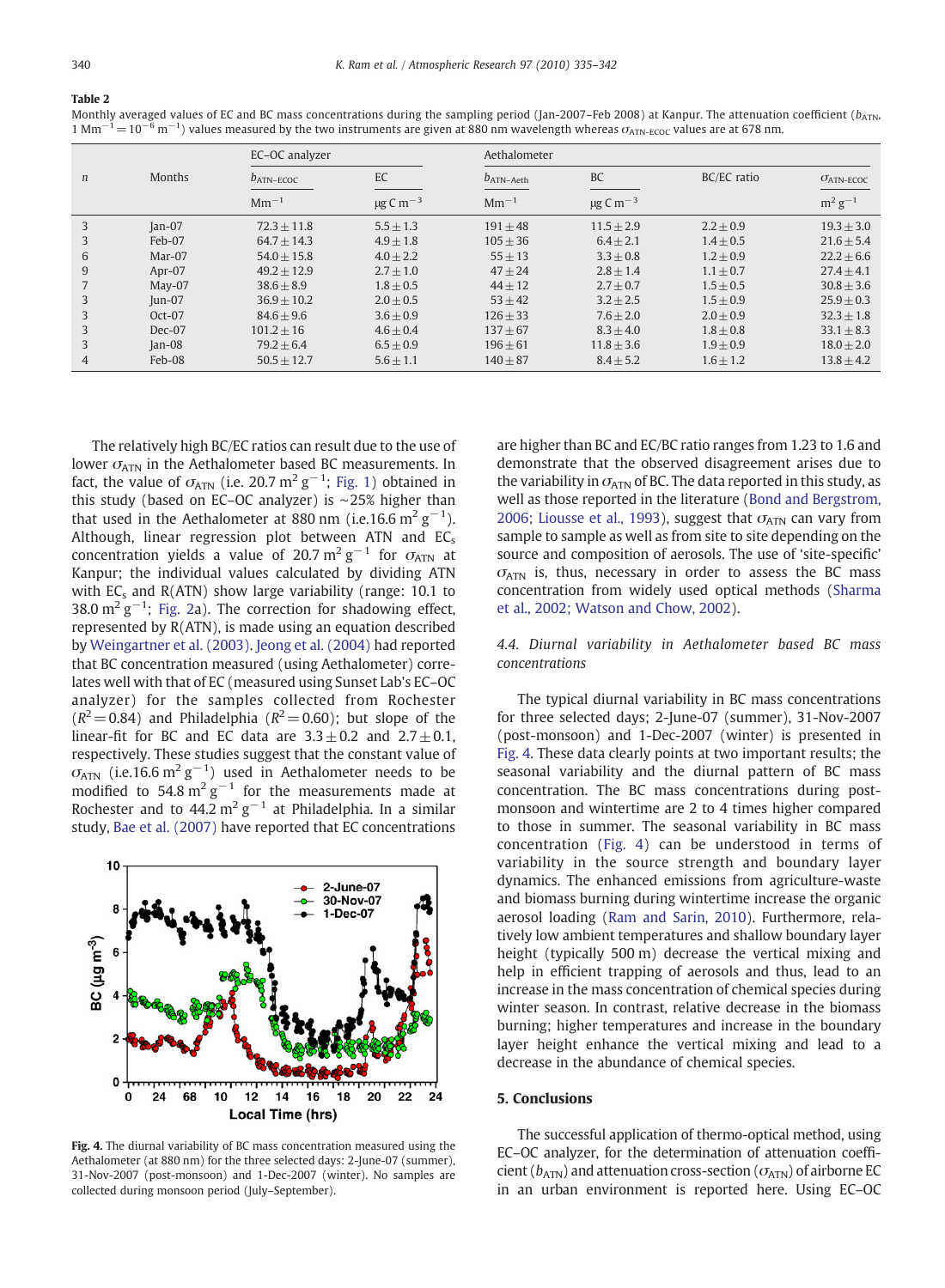<span id="page-6-0"></span>analyzer, attenuation cross-section ( $\sigma_{\rm ATN}\!=\!20.7$   $\rm m^2\,g^{-1})$  at the sampling site (Kanpur in northern India) is about 25% higher than that used in the Aethalometer (16.6  $\mathrm{m}^2 \mathrm{g}^{-1}$ ) and BC concentration is also higher by same order compared to EC. The use of site-specific  $\sigma_{ATN}$  is also desirable for the systematic monitoring of BC concentration by Aethalometer. The significant difference in BC and EC mass concentrations requires systematic seasonal and spatial data in order to assess the nature of black carbon derived from coal-based industries, agriculture-waste burning and vehicular exhausts.

#### Acknowledgements

Authors would like to thank Mr. Sanjay Baxla for the help provided in the collection of aerosol samples at IIT-Kanpur and Ms. Jai Devi for providing the BC data. Authors acknowledge the financial support from the ISRO-GBP (Bangaluru, India).

#### References

- Allen, G.A., Lawrence, J., Koutrakis, P., 1999. Field validation of a semicontinuous method for aerosol black carbon (aethalometer) and temporal patterns of summertime hourly black carbon measurements in southwestern PA. Atmos. Environ. 33, 817–823.
- Andreae, M.O., Gelencser, A., 2006. Black carbon or brown carbon? The nature of light-absorbing carbonaceous aerosols. Atmos. Chem.Phys. 6, 3131–3148.
- Babich, P., Davey, M., Allen, G., Koutrakis, P., 2000. Method comparisons for particulate nitrate, elemental carbon, and PM2.5 mass in seven U.S. cities. J. Air Waste Manage. Assoc. 50, 1095–1105.
- Badarinath, K.V.S., Kharol, S.K., Sharma, A.R., Ramaswamy, V., Kaskaoutis, D.G., Kambezidis, H.D., 2009. Investigations of an intense aerosol loading during 2007 cyclone SIDR — a study using satellite data and ground measurements over Indian region. Atmos. Environ. 43, 3708–3716.
- Bae, M.-S., Hong, C.-S., Kim, Y.J., Han, J.-S., Moon, K.-J., Kondo, Y., Komazaki, Y., Miyazaki, Y., 2007. Intercomparison of two different thermal–optical elemental carbons and optical black carbon during ABC-EAREX2005. Atmos. Environ. 41, 2791–2803.
- Birch, M.E., Cary, R.A., 1996. Elemental carbon-based method for monitoring occupational exposures to particulate diesel exhaust. Aerosol Sci. Technol. 25, 221–241.
- Bodhaine, B.A., 1995. Aerosol absorption measurements at Barrow, Mauna Loa and the south pole. J. Geophys. Res. 100 (D5), 8967–8975.
- Bond, T.C., Bergstrom, R.W., 2006. Light absorption by carbonaceous particles: an investigative review. Aerosol Sci. Technol. 40, 1–41.
- Chinnam, N., Dey, S., Tripathi, S.N., Sharma, M., 2006. Dust events in Kanpur, northern India: chemical evidence for source and implications to radiative forcing. Geophys. Res. Lett. 33, L08803. doi:[10.1029/](http://dx.doi.org/10.1029/ 2005GL025278) [2005GL025278.](http://dx.doi.org/10.1029/ 2005GL025278)
- Dey, S., Tripathi, S.N., 2007. Estimation of aerosol optical properties and radiative effects in the Ganga basin, northern India, during the wintertime. J. Geophys. Res. 112, D03203. doi[:10.1029/2006JD007267.](http://dx.doi.org/10.1029/2006JD007267)
- Dey, S., Tripathi, S.N., Mishra, S.K., 2008. Probable mixing state of aerosols in the Indo-Gangetic Basin, northern India. Geophys. Res. Lett. 35, L03808. doi[:10.1029/2007GL032622.](http://dx.doi.org/10.1029/2007GL032622)
- Graber, E.R., Rudich, Y., 2006. Atmospheric HULIS: how humic-like are they? a comprehensive and critical review. Atmos. Chem. Phys. 6, 729–753.
- Hagler, G.S.W., Bergin, M.H., Smith, E.A., Dibb, J.E., 2007. A summer time series of particulate carbon in the air and snow at Summit, Greenland. J. Geophys. Res. 110, D21309. doi[:10.1029/2007JD008993.](http://dx.doi.org/10.1029/2007JD008993)
- Hitzenberger, R., Petzold, A., Bauer, H., Ctyroky, P., Pouresmaeil, P., Laskus, L., Puxbaum, H., 2006. Intercomparison of thermal and optical measurement Methods for elemental carbon and black carbon at an urban location. Environ. Sci. Technol. 40, 6377–6381.
- Husain, L., Dutkiewicz, V.A., Khan, A.J., Ghauri, B.M., 2007. Characterization of carbonaceous aerosols in urban air. Atmos. Environ. 41, 6872–6883.
- Jeong, C.H., Hopke, P.K., Kim, E., Lee, D.W., 2004. The comparison between thermal–optical transmittance elemental carbon and Aethalometer black carbon measuredat multiple monitoring sites. Atmos. Environ. 38, 5193–5204.
- Junker, C., Jennings, S.G., Cachier, H., 2006. Aerosol light absorption in the North Atlantic: trends and seasonal characteristics during the period 1989 to 2003. Atmos. Chem. Phys. 6, 1913–1925.
- Kirchstetter, T.W., Novakov, T., Hobbs, P.V., 2004. Evidence that the spectral dependence of light absorption by aerosols is affected by organic carbon. J. Geophys. Res. 109, D21208. doi[:10.1029/2004JD004999.](http://dx.doi.org/10.1029/2004JD004999)
- Lavanchy, V.M.H., Gaggeler, H.W., Nyeki, S., Baltensperger, U., 1999. Elemental carbon (EC) and black carbon (BC) measurements with a thermal method and an aethalometer at the high-alpine research station Jungfraujoch. Atmos. Environ. 33, 2759–2769.
- Liousse, C., Cachier, H., Jennings, S.G., 1993. Optical and thermal measurements of black carbon aerosol content in different environments: variation of the specific attenuation cross-section, sigma  $(\sigma)$ . Atmos. Environ. A Gen. Top. 27A, 1203–1211.
- Martins, J., Artaxo, P., Liousse, C., Reid, J., Hobbs, P., Kaufman, Y., 1998. Effects of black carbon content, particle size, and mixing on light absorption by aerosols from biomass burning in Brazil. J. Geophys. Res. 103 (D24), 32041–32050.
- Mishra, S.K., Tripathi, S.N., 2008. Modeling optical properties of mineral dust over the Indian Desert. J. Geophys. Res. 113, D23201. doi[:10.1029/](http://dx.doi.org/10.1029/2008JD010048) 2008ID010048
- Ram, K., Sarin, M.M., 2009. Absorption coefficient and site-specific mass absorption efficiency of elemental carbon in aerosols from urban, rural and high-altitude sites in India. Environ. Sci. Technol. 43, 8233–8239.
- Ram, K., Sarin, M.M., 2010. Spatio-temporal variability in atmospheric abundances of EC, OC and WSOC over northern India. J. Aerosol Sci. 41, 88–98.
- Ram, K., Sarin, M.M., Hegde, P., 2008. Atmospheric abundances of primary and secondary carbonaceous species at two high-altitude sites in India: sources and temporal variability. Atmos. Environ. 42, 6785–6796.
- Ramanathan, V., Crutzen, P.J., Kiehl, J.T., Rosenfeld, D., 2001. Atmosphere: aerosols, climate, and the hydrological cycle. Science 294, 2119–2124.
- Reisinger, P., Wonaschütz, A., Hitzenberger, R., Petzold, A., Bauer, H., Jankowski, N., Puxbaum, H., Chi, X., Maenhaut, W., 2008. Intercomparison of measurement techniques for black or elemental carbon under urban background conditions in wintertime: influence of biomass combustion. Environ. Sci. Technol. 42, 884–889.
- Rengarajan, R., Sarin, M.M., Sudheer, A.K., 2007. Carbonaceous and inorganic species in atmospheric aerosols during wintertime over urban and highaltitude sites in North India. J. Geophys. Res. 112, D21307. doi[:10.1029/](http://dx.doi.org/10.1029/2006JD008150) [2006JD008150.](http://dx.doi.org/10.1029/2006JD008150)
- Schauer, J.J., Mader, B.T., Deminter, J.T., Heidemann, G., Bae, M.S., Seinfeld, J. H., Flagan, R.C., Cary, R.A., Smith, D., Huebert, B.J., Bertram, T., Howell, S., Kline, J.T., Quinn, P., Bates, T., Turpin, B., Lim, H.J., Yu, J.Z., Yang, H., Keywood, M.D., 2003. ACE–Asia intercomparison of a thermal–optical method for the determination of particle-phase organic and elemental carbon. Environ. Sci. Technol. 37, 993–1001.
- Schwarz, J., Gao, R., Spackman, J.R., Watts, L., Thomson, D.S., Fahey, D.W., Ryerson, T.B., Peischl, J., Holloway, J.S., Trainer, M.K., Frost, G.J., Baynard, T., Lack, D., DeGouw, J.A., Warneke, C., Negro, L.A.D., 2008. Measurement of the mixing state, mass, and optical size of individual black carbon particles in urban and biomass burning emissions. Geophys. Res. Lett. 35, L13810. doi[:10.1029/2008GL033968.](http://dx.doi.org/10.1029/2008GL033968)
- Sharma, S., Brook, J.R., Cachier, H., Chow, J., Gaudenzi, A., Lu, G., 2002. Light absorption and thermal measurements of black carbon in different regions of Canada. J. Geophys. Res. 107 (D24), 4771. doi[:10.1029/](http://dx.doi.org/10.1029/2002JD002496) [2002JD002496.](http://dx.doi.org/10.1029/2002JD002496)
- Snyder, D.C., Schauer, J.J., 2007. An inter-comparison of two black carbon aerosol instruments and a semi-continuous elemental carbon instrument in the urban environment. Aerosol Sci. Technol. 41, 463–474.
- Stone, E.A., Lough, G.C., Schauer, J.J., Praveen, P.S., Corrigan, C.E., Ramanathan, V., 2007. Understanding the origin of black carbon in the atmospheric brown cloud over the Indian Ocean. J. Geophys. Res. 112, D22S23. doi[:10.1029/2006JD008118.](http://dx.doi.org/10.1029/2006JD008118)
- Tripathi, S.N., Dey, S., Tare, V., Satheesh, S.K., 2005. Aerosol black carbon radiative forcing at an industrial city in northern India. Geophys. Res. Lett. 32, L08802. doi[:10.1029/2005GL022515.](http://dx.doi.org/10.1029/2005GL022515)
- Tripathi, S.N., Tare, V., Chinnam, N., Srivastava, A.K., Dey, S., Agarwal, A., Kishore, S., Lal, R.B., Manar, M., Kanwade, V.P., Chauhan, S.S.S., Sharma, M., Reddy, R.R., Gopal, K.R., Narasimhulu, K., Reddy, L.S.S., Gupta, S., Lal, S., 2006. Measurements of atmospheric parameters during Indian Space Research Organization Geosphere Biosphere Programme Land Campaign II at a typical location in the Ganga basin: 1. Physical and optical properties. J. Geophys. Res. 111, D23209. doi:[10.1029/2006JD007278.](http://dx.doi.org/10.1029/2006JD007278)
- Watson, J.G., Chow, J.C., 2002. Comparison and evaluation of in situ and filter carbon measurements at the Fresno Supersite. J. Geophys. Res. 107 (10.1029/2001JD000573), 8341. doi[:10.1029/2001JD000573.](http://dx.doi.org/10.1029/2001JD000573)
- Weingartner, E., Saathoff, H., Schnaiter, M., Streit, N., Bitnar, B., Baltensperger, U., 2003. Absorption of light by soot particles: determination of the